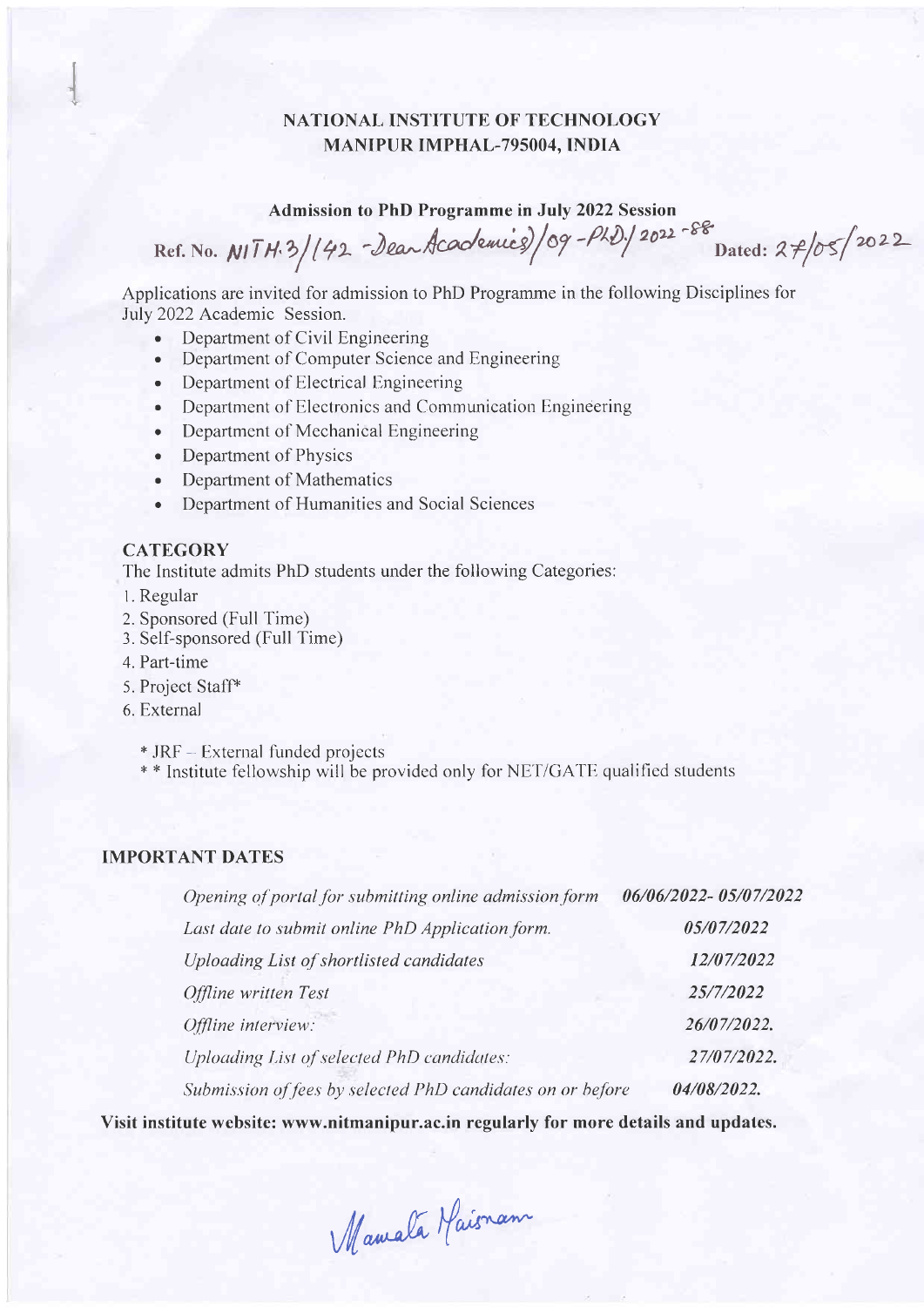# Details of the departmental requirements:

| SI.<br>No. | Departme<br>nt                         | Specialization                                                                                                                                                                                                                                                                                                                                                                                                                                                                                                                                                                                                                                                                                                                                                                                                                                                                                           | <b>Essential Qualifications</b>                                                                                                                                                                                                                                                                                                                                                                                                                                                                                                                                                                                                                                                                                                                                                                                         |
|------------|----------------------------------------|----------------------------------------------------------------------------------------------------------------------------------------------------------------------------------------------------------------------------------------------------------------------------------------------------------------------------------------------------------------------------------------------------------------------------------------------------------------------------------------------------------------------------------------------------------------------------------------------------------------------------------------------------------------------------------------------------------------------------------------------------------------------------------------------------------------------------------------------------------------------------------------------------------|-------------------------------------------------------------------------------------------------------------------------------------------------------------------------------------------------------------------------------------------------------------------------------------------------------------------------------------------------------------------------------------------------------------------------------------------------------------------------------------------------------------------------------------------------------------------------------------------------------------------------------------------------------------------------------------------------------------------------------------------------------------------------------------------------------------------------|
| 1.         | Civil<br>Engineerin<br>g               | <b>Water Resources (Hydrology &amp;</b><br>Channel Hydraulics): Hydrological<br>Modelling & Water Balance Analysis,<br>Climate Change Hydrodynamics,<br>Geospatial Applications in Hydrology &<br>Water Resources, Flood Modelling &<br>Forecasting, Fluvial Hydraulics/Sediment<br>Transport.<br><b>Structural Engineering: Seismic</b><br>Analysis and Design, Non-Linear Seismic<br>Response of Structures, Seismic Control<br>by Passive and Semi-Active Dampers.<br><b>GIS &amp; Remote Sensing: Geospatial</b><br>Applications, Human Security and<br>Geospatial Intelligence, 3D GIS,<br>Geohazards, Mobile Mapping.<br><b>Environmental Engineering.</b><br>$[$ <sup>#</sup> Proficiency in usage of<br>modules/softwares: MIKE-<br>SHE/HYDRO/EcoLAB, TOPMODEL,<br>HEC-HMS, JAMS-2000; STAAD-Pro,<br>ETABS, SAP; ArcGIS, ENVI+IDL,<br>ERDAS IMAGINE, LPS, etc desired as<br>per specialization.] | Master Degree in<br>Engineering/Technology (or<br>equivalent degree) with a<br>minimum 6.5 CPI/CGPA or<br>minimum 60% marks from a<br>recognized University/Institute;<br>GATE/NET qualified candidates<br>preferred.<br><b>OR</b><br>M.Sc./M.S. in the specified areas<br>(GIS & Remote Sensing, Geo<br>Informatics, Earth<br>Science/Geology, Natural<br>Resources, Environmental<br>Science, Computer Science,<br>Electronics) with a minimum 6.5<br>CPI/CGPA or minimum 60%<br>marks from a recognized<br>University/Institute; GATE/NET<br>qualified candidates preferred.<br>Bachelor<br>Degree<br>$\overline{m}$<br>Engineering/Technology with an<br>excellent academic record, with a<br>minimum 7.5 CPI/CGPA or 70%<br>of marks from a recognized<br>University/Institute<br>with<br>valid<br>GATE/NET score. |
| 2.         | Computer<br>Science<br>Engineerin<br>g | Elliptic<br>cryptography,<br>speech<br>curve<br>processing, Information security, artificial<br>intelligence and data mining, , Medical<br>Image Processing, Forgery Detection,<br>Information Security, Machine Learning,                                                                                                                                                                                                                                                                                                                                                                                                                                                                                                                                                                                                                                                                               | Master<br>Degree<br>in<br>Engineering/Technology<br><b>or</b><br>equivalent in IT/CSE or in an<br>appropriate area with a minimum<br>6.5 CPI/CGPA or 60% marks from<br>a recognized University/Institute.<br><b>OR</b><br>Bachelor<br>Degree<br>1D<br>Engineering/Technology with an<br>excellent academic record, with a<br>minimum 7.5 CPI/CGPA or 70%<br>of marks from a recognized<br>University/Institute and a valid<br><b>GATE</b> score.                                                                                                                                                                                                                                                                                                                                                                        |
| 3          | Electrical<br>Engineerin<br>g          | Propulsion Drive<br>for Electric<br>System<br>Vehicles<br>using<br><b>Wide</b><br>Band<br>gap<br>Semiconductor Devices (i.e. GaN & SiC),<br>Battery Charging System, Wireless Power<br>Systems, Dynamic Wireless<br>Transfer<br>High-Efficiency<br>Charging,<br>Power<br>Converters Soft Switching Multi-port                                                                                                                                                                                                                                                                                                                                                                                                                                                                                                                                                                                            | Degree<br>Master<br>in<br>Engineering/Technology<br>or<br>equivalent in an appropriate area<br>with a minimum 6.5 CPI/CGPA or<br>60% marks from a recognized<br>University/Institute.<br>ΩR                                                                                                                                                                                                                                                                                                                                                                                                                                                                                                                                                                                                                             |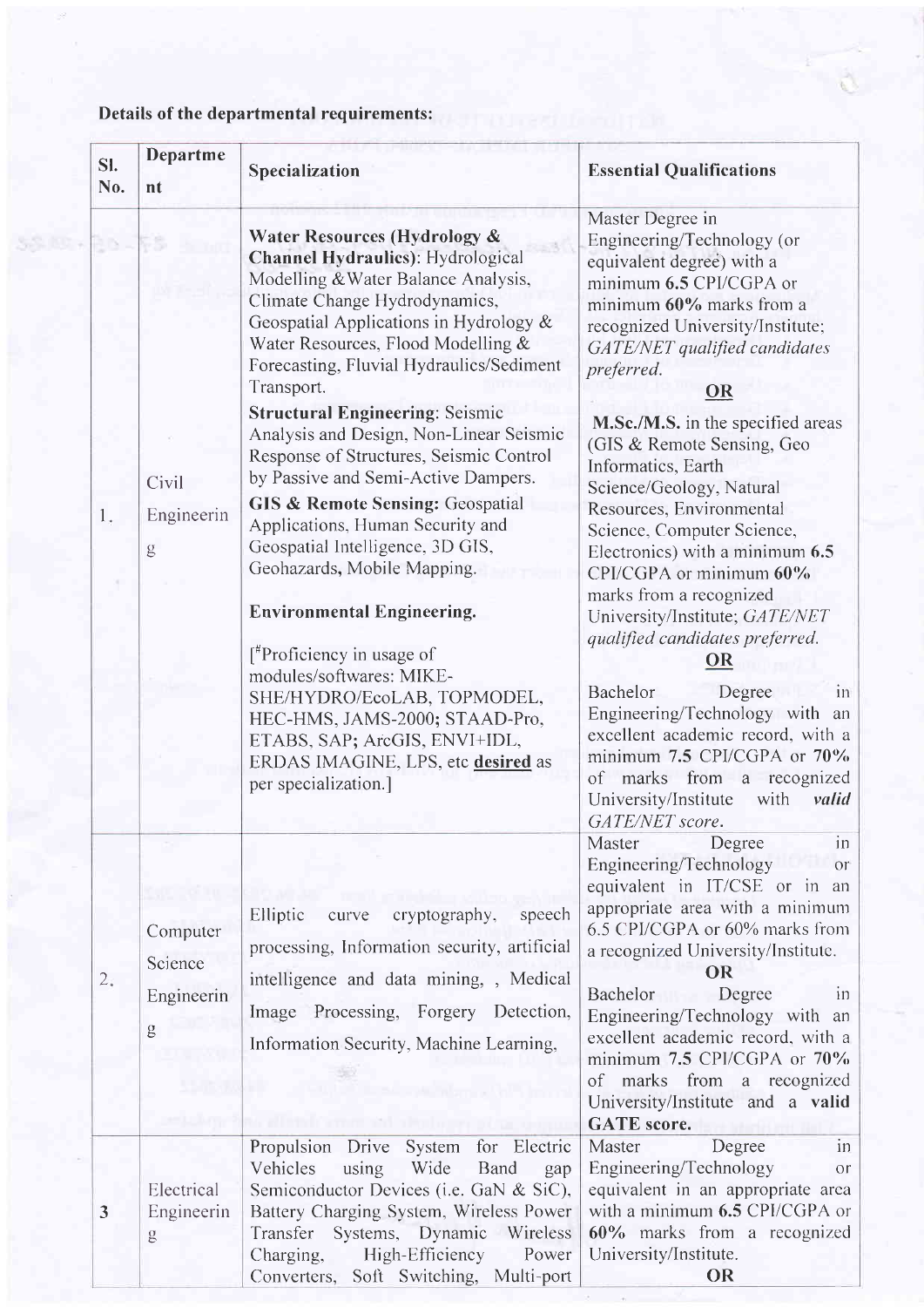|                |                                                            | Converters, Single-Active Bridge (SAB),<br>Dual<br>and<br>Active<br><b>Bridge</b><br>(DAB)<br>Converters, Magnetic Levitation System,<br>DC-DC Converter Control, Sliding Mode<br>Control, Event-Triggered Control, Time-<br>delay Systems, Non-Fragile Controller and<br>Observer, Renewable energy planning,<br>soft<br>computing<br>applications,<br>Power<br>System operation and control.                                                                                                                                                                                                                                                                                                                                                                             | Bachelor<br>Degree<br>in<br>Engineering/Technology with an<br>excellent academic record, with a<br>minimum 7.5 CPI/CGPA or 70%<br>of marks from a recognized<br>University/Institute and a valid<br><b>GATE</b> score.                                                                                                                                                                                                     |
|----------------|------------------------------------------------------------|----------------------------------------------------------------------------------------------------------------------------------------------------------------------------------------------------------------------------------------------------------------------------------------------------------------------------------------------------------------------------------------------------------------------------------------------------------------------------------------------------------------------------------------------------------------------------------------------------------------------------------------------------------------------------------------------------------------------------------------------------------------------------|----------------------------------------------------------------------------------------------------------------------------------------------------------------------------------------------------------------------------------------------------------------------------------------------------------------------------------------------------------------------------------------------------------------------------|
| 4              | Electronics<br>and<br>Communic<br>ation<br>Engineerin<br>g | Wireless<br>Communication,<br>Signal<br>Processing, VLSI Design, Analog Circuit<br>Design,<br>Microwave, Communication<br>system and signal processing                                                                                                                                                                                                                                                                                                                                                                                                                                                                                                                                                                                                                     | Master<br>Degree<br>in<br>Engineering/Technology<br><sub>or</sub><br>equivalent in an appropriate area<br>with a minimum 6.5 CPI/CGPA or<br>60% of marks.<br><b>OR</b><br>Bachelor<br>Degree<br>1n<br>Engineering/Technology or MSC<br>in related area with an excellent<br>academic record, with a minimum<br>7.5 CPI/CGPA or 70% of marks<br>from a recognized<br>University/Institute and a valid<br><b>GATE</b> score. |
| D.             | Mechanica<br>Engineerin<br>g                               | Electronic Cooling, Two-phase fluid flow<br>and heat transfer, LES on Dimples<br>surface, Film cooling in supersonic flow,<br>Design of Bio-enabled structures, High<br>Performance Computational Modelling of<br>Engineered Systems, Multi-disciplinary<br>Design Optimization, Cybersecurity in<br>design<br>and<br>manufacturing,<br>Additive<br>manufacturing of complex and composite<br>materials,<br>Anti-reverse engineering<br>technologies,<br>Artificial Intelligence,<br>Application in<br>Manufacturing,<br>Fabrication,<br>Characterization<br>and<br>Machining<br>$\sigma f$<br>Composites,<br>Micro<br>manufacturing,<br>Nano-materials,<br>Application of Optimization techniques,<br>Engine<br>Optimization, Renewable<br>IC<br>Energy, Alternate fuels. | Master<br>Degree<br>in<br>Engineering/Technology<br>or<br>equivalent in an appropriate area<br>with a minimum 6.5 CPI/CGPA or<br>60% marks.<br><b>OR</b><br>Bachelor<br>Degree<br>m<br>Engineering/Technology with an<br>excellent academic record, with a<br>minimum 7.5 CPI/CGPA or 70%<br>of marks from a recognized<br>University/Institute and a valid<br><b>GATE</b> score.                                          |
| 6              | Chemistry                                                  | Inorganic<br>Chemistry,<br>Organometallic<br>Chemistry,<br>Organic<br>Chemistry<br>$\&$<br>Catalysis,<br>Material<br>Chemistry,<br>Nanomaterial                                                                                                                                                                                                                                                                                                                                                                                                                                                                                                                                                                                                                            | Master Degree in Science in an<br>appropriate area with a minimum<br>6.5 CPI/CGPA or 60% of marks<br>from a recognized<br>University/Institute.                                                                                                                                                                                                                                                                            |
| $\overline{7}$ | Physics                                                    | Nano- technology and Nano-materials,<br>Magnetic<br>Materials,<br>Semiconductor<br>Materials, Electro ceramics materials,<br>Nano-particles, Soft Matter Physics,<br>Nano-composites, Nanomaterial for water<br>purification.                                                                                                                                                                                                                                                                                                                                                                                                                                                                                                                                              | Master Degree in Science in an<br>appropriate area with a minimum<br>6.5 CPI/CGPA or 60% of marks<br>from<br>a recognized<br>University/Institute.                                                                                                                                                                                                                                                                         |

Mamala Maisven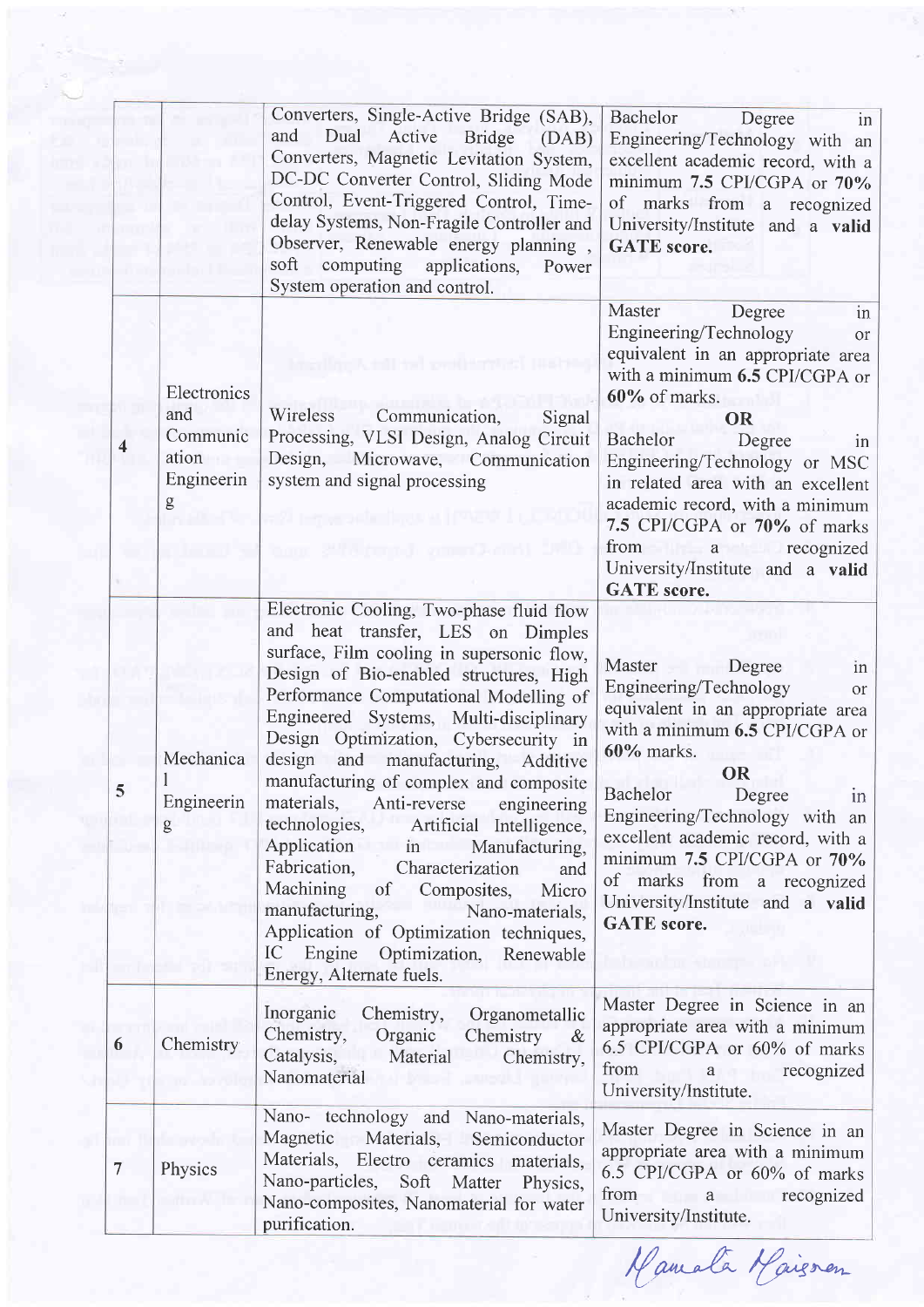| Mathemati<br><sub>c</sub> s | Complex Analysis, Fixed Point Theory,<br>Mechanics and Relativistic Mechanics,<br>Numerical Analysis. | Master Degree in an appropriate<br>area with a minimum 6.5<br>CPI/CGPA or 60% of marks from<br>a recognized University/Institute. |
|-----------------------------|-------------------------------------------------------------------------------------------------------|-----------------------------------------------------------------------------------------------------------------------------------|
| Humanitie                   | Indian Writing in English, Dalit Literature,                                                          | Master Degree in an appropriate                                                                                                   |
| s and                       | Commonwealth Literature,                                                                              | area with a minimum $6.0$                                                                                                         |
| Social                      | African                                                                                               | CPI/CGPA or 55% of marks from                                                                                                     |
| Sciences                    | Writings                                                                                              | a recognized University/Institute.                                                                                                |

### Important Instructions for the Applicant

- 1. Relaxation in % of marks/CPI/CGPA of minimum qualification : In the qualifying degree for the admission to Ph.D. programme, the minimum CPI/ CGPA/ marks percentage shall be relaxed by 0.5 CPVGCPA or 5 percent in case of candidates belonging to the SC/ ST/ OBC (NCL) /PwD categories.
- 2. Reservation for SC/ST/OBC(NCL/EWS/PH is applicable as per Govt. of India rules.
- 3. Category certificate for OBC (Non-Creamy Layer)/EWS must be issued on or after 01/04/2022.
- 4. Sponsored candidate are required to submit their NOC while filling the online application form.
- 5. Application fee (Rs. 500 for Gen/OBC OBC(NCL) and Rs. 250 for SC/ST/EWS/pWD) for the Ph.D. admission for the session July-2022 will be accepted through digital/online mode only. The details of fee payment need to fill in the online form.
- 6. The name of the provisionally short listed candidates eligible for the written test and/or Interview shall only be displayed on the Institute website.
- 7. Written test and interview will be conducted for non-GATE and non-NET candidates through offline mode. Only interview will be conducted for GATE and NET qualified candidates through offline mode.
- 8. Candidates are advised to visit the Institute website www.nitmanipur.ac.in for regular updates.
- 9. No separate acknowledgment or call letter will be sent by the institute for attending the Written Test at the Institute in physical mode.
- 10. As no separate Admit Card is issued for the Written Test, hence the candidates are directed to bring any standard Photo I-Card (in Original) with a photocopy thereof, such as, Aadhaar Card, PAN Card, EPIC, Driving License, I-card issued by their Employer, or any Govt./ Public Sector Organization etc.
- 11. Candidates reporting without any standard l-Card (in original) as stated above shall not be allowed to appear at Written Test / Selection / Interview.
- 12. Candidates must report in the Institute at least 30 minutes before start of Written Test else they will not be allowed to appear at the written Test.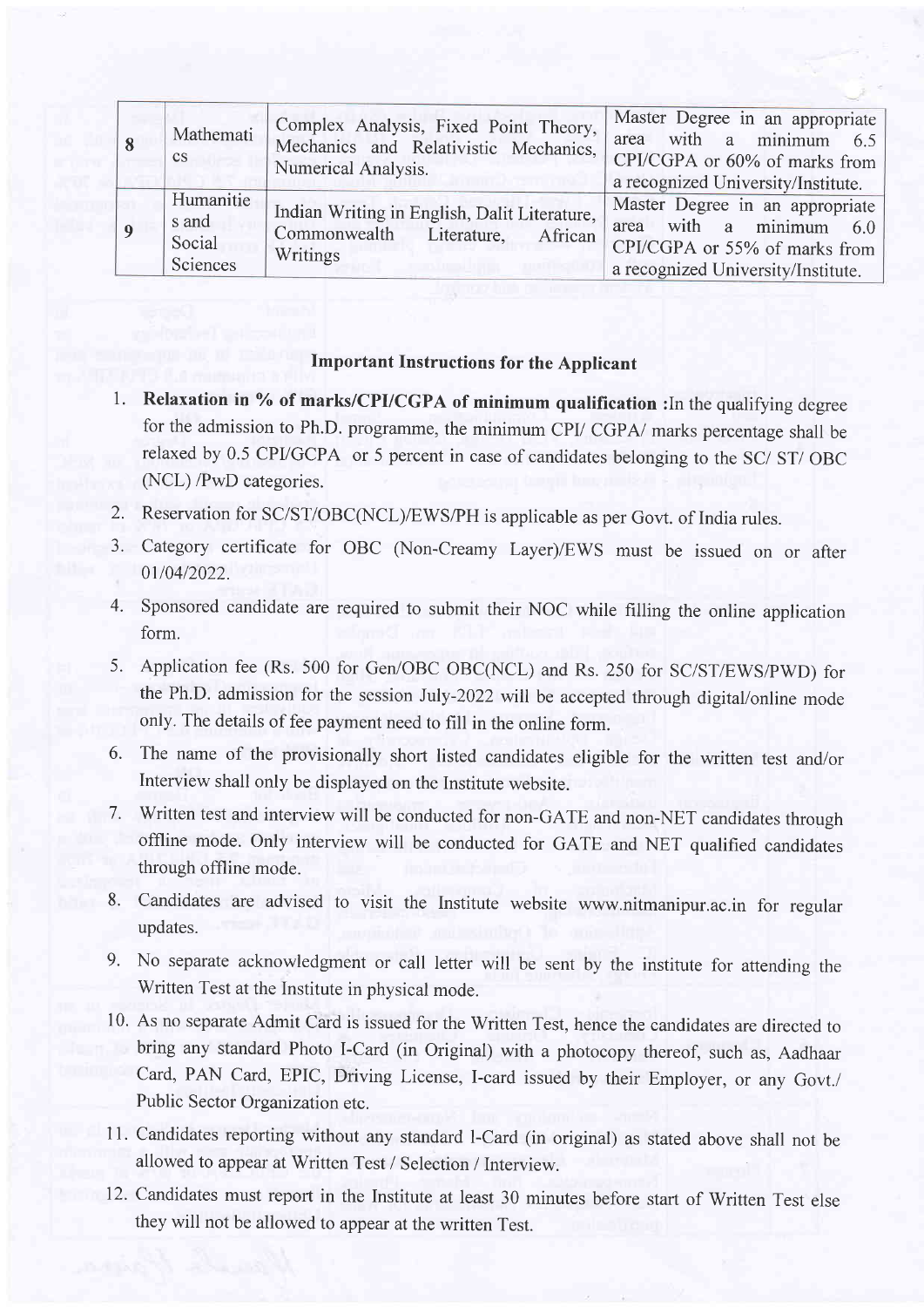- l3' Extension of time for admission reporting shall not be allowed. If a candidate fails to report for admission by the due date and time, his/ her application will not be considered.
- 14. Candidates at the time of admission are required to sign a bond stating that in case they fail to complete the PhD successfully, they will refund 50% of fellowship amount received from Institute.

# Documents required to be uploaded while filling the online admission form i) Scan copy of marks sheet/Grade card and certificate of pG.

- 
- ii) Scan copy of marks sheet/Grade card and certificate of UG.
- iii) Scan copy of marks sheet/Grade card and certificate of the higher secondary
- iv) Scan copy of marks sheet/Grade card and certificate of the secondary
- v) Scan copy of proof of date of birth.
- vi) Scan copy of proper category [OBC(NCL)/SC/ST/EWS/ PWD etc.] certificate from the competent authority.
- 
- vii) Form I/II/III/IV.<br>viii) Scan copy of recent photographs.<br>ix) Scan copy of signature
- 
- x) Scan copy of valid gate score for UG qualified candidates.<br>xi) Scan copy of GATE/NET
- 
- xii) Transaction details of application fee paid through online mode as per the given details (Rs. 500 for Gen/OBC OBC(NCL) and Rs. 250 for SC/ST/EWS/PWD).

Details of the bank account:

| Name:            | Director National Institute of Technology Manipur |
|------------------|---------------------------------------------------|
| Acc. No.:        | 10160100021096                                    |
| Bank and Branch: | Bank of Baroda, NIT Manipur                       |
| IFSC code:       | <b>BARBONITMAN</b>                                |

# SELECTION PROCEDURE

The selection process written test and/or interview will be conducted in offline mode only.

SYLLABUS FOR THE ENTRANCE EXAMINATION<br>The syllabus for the entrance examination/written test will be the latest GATE syllabus of the concerned discipline or syllabus prescribed by the concerned departments.

# STIPEND / FINANCIAL ASSISTANCE

Assistantship to the regular students (NET/GATE or equivalent) as per MHRD rules may be given subject to availability of fund. The candidate with no NET/GATE will be in self-sponsored category.

# LEGAL JURISDICTION

All other cases, not covered in PhD ordinances shall be referred to the Senate. All disputes pertaining to the counseling and admission for the Ph.D. programme of NIT Manipur shall fall within the jurisdiction of Imphal, Manipur only.

Kamata Kaisnam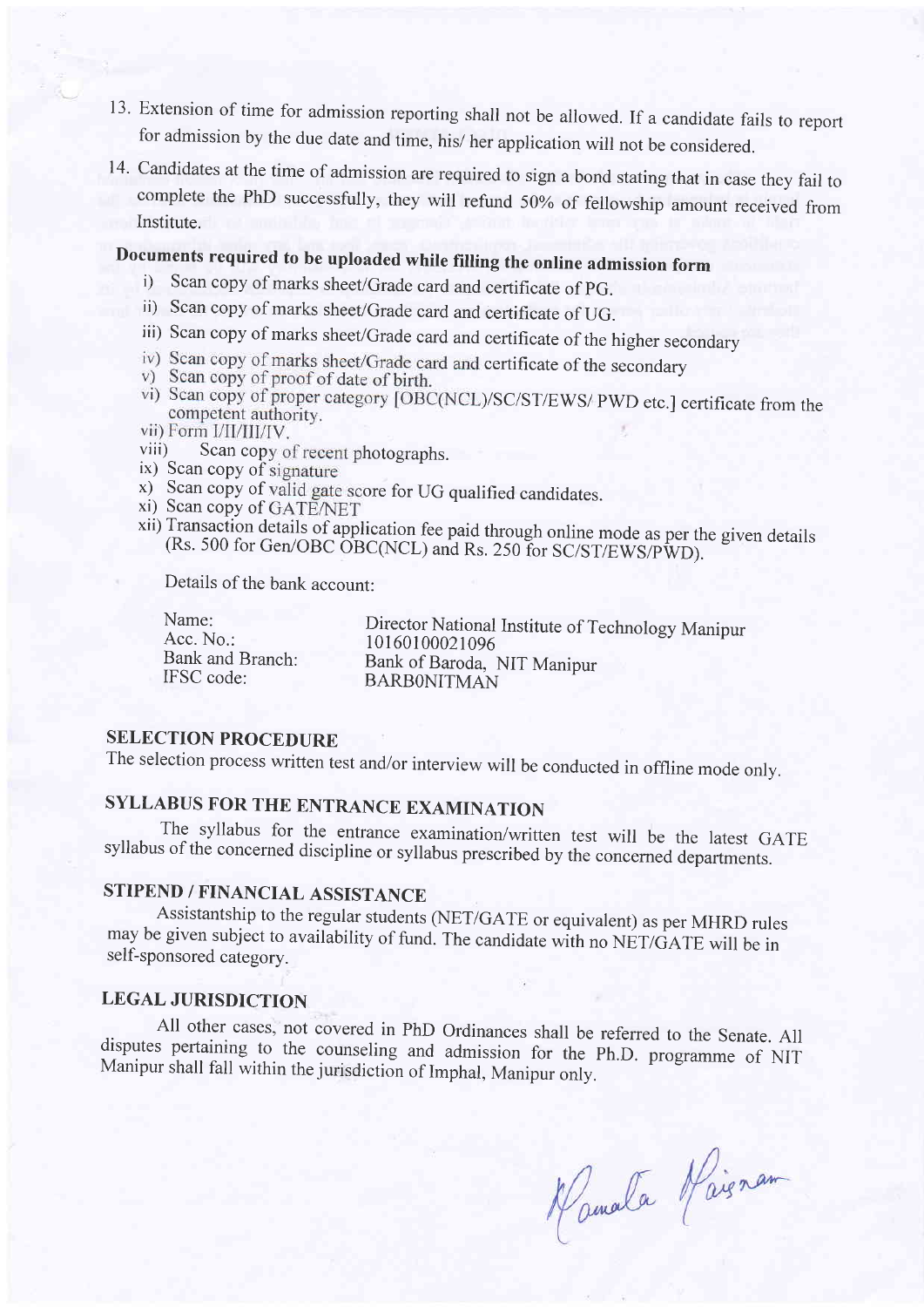# DISCLAIMER

 $\cup$ 

The statement made in the information brochure and all other information contained herein is believed to be correct at the time of publication. However, the Institute reserves the right to make at any time without notice, changes in and additions to the regulations, conditions governing the admission, requirements, seats, fees and any other information, or statements contained in this information brochure. No responsibility will be borne by the Institute/Admission-in-charge- PG & Research for hardship or expenses encountered by its students / any other person for such changes, additions, omissions or errors, no matter how they are caused.

unduring unit debut as a main and the

**JOANSERLA INFORMATION CONSUM** 

of many 21 reduced to adoption of off ordinal that the coupon

**PROTECTORISTOL MANGEL**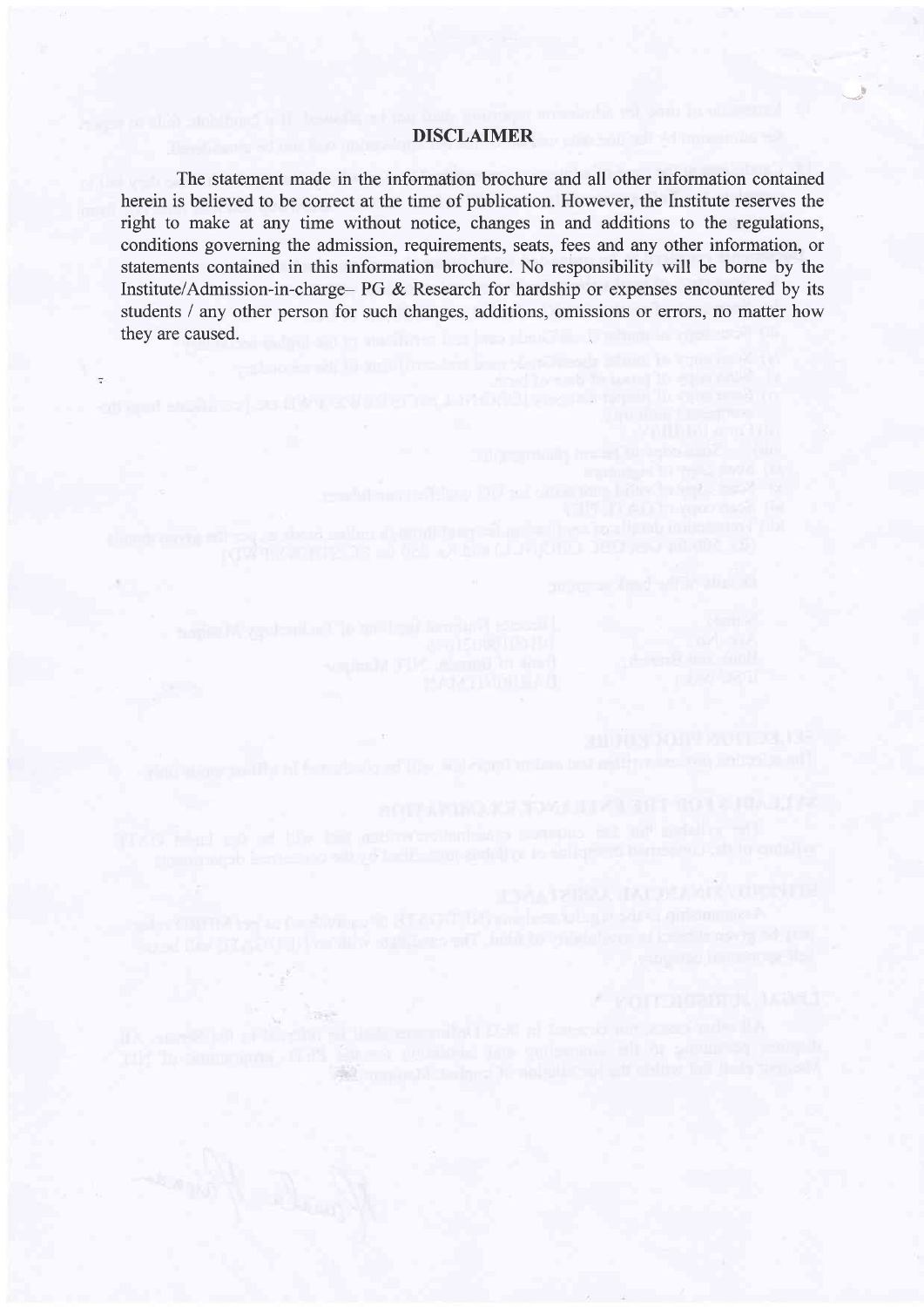Appendix-ll

### FORM I- SPONSORSHIP LETTER

(This should be typed on the letter head of the sponsoring organization)

Reference No. Date:

To

The Director

National Institute of Technology Manipur

Subject: Sponsoring an Employee for PhD Programme Sir,

| It is certified that he/she has completed  years of service in our organization as a regular employee. |  |
|--------------------------------------------------------------------------------------------------------|--|
| We shall relieve him/herofhis/herdutiesintheorganizationduringthefirsttwoyearsofPhDprogramme.          |  |

Signature and Seal of the Sponsoring Authority

Naurale Maisnance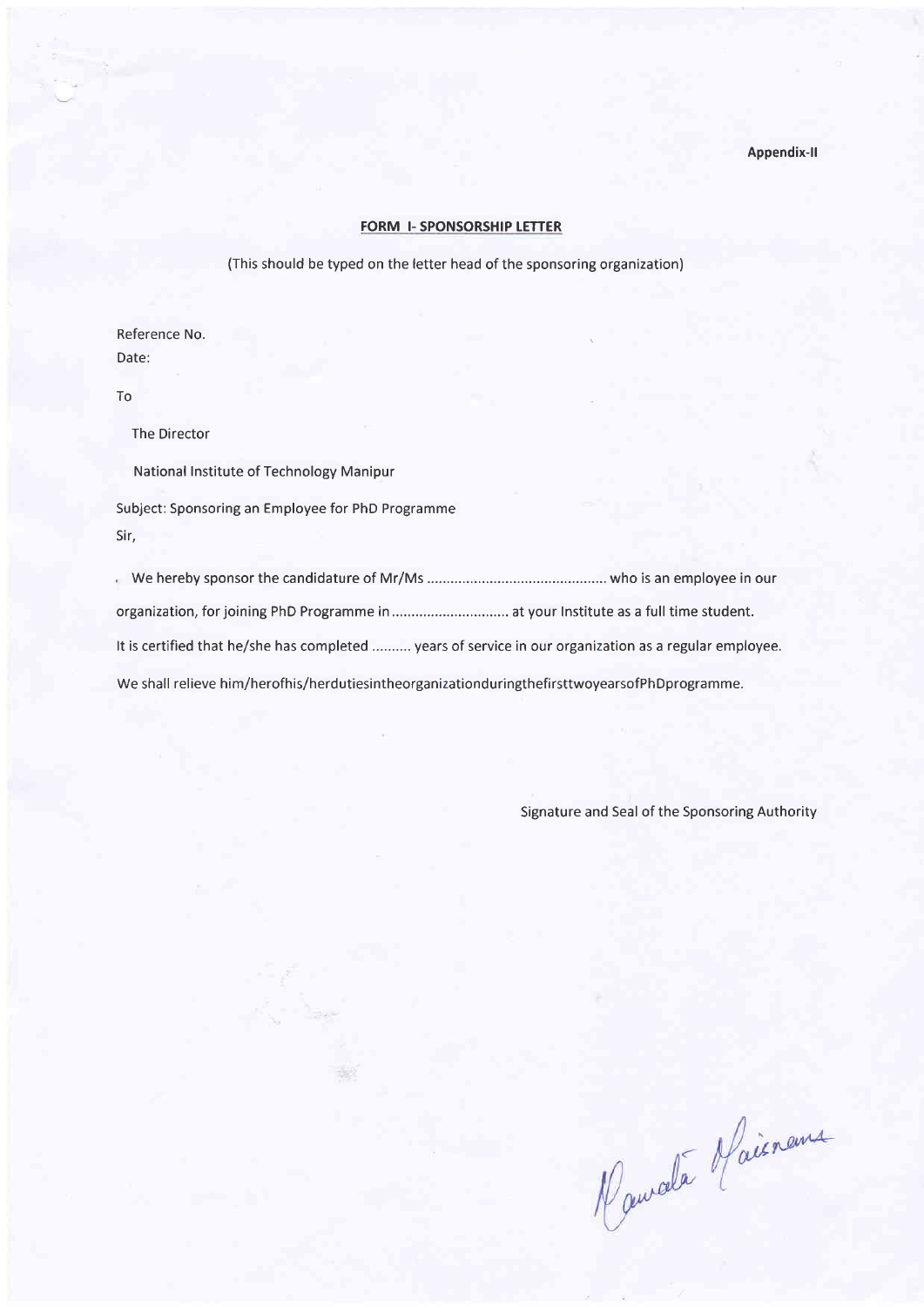# FORM II- NO OBJECTION CERTIFICATE FOR NIT MANIPUR PROJECT STAFF

(This should be typed on the letterhead of R&C Section of NIT Manipur)

Reference No. Date:

To

The Director

National Institute of Technology Manipur

Subject: No Objection certificate for NIT Manipur Project Staff

Sir,

<sup>3</sup> a project employee in the project .............. under ............... department, is admitted in the PhD programme in . . . . . . . . . . . .

PrincipalInvestigatoroftheconcernedprojecthasagreedtoallowhim/hertoattendclasses/researchworkduring the PhD programme.

Signature and seal of Dean (R&C)

Mamata Maissau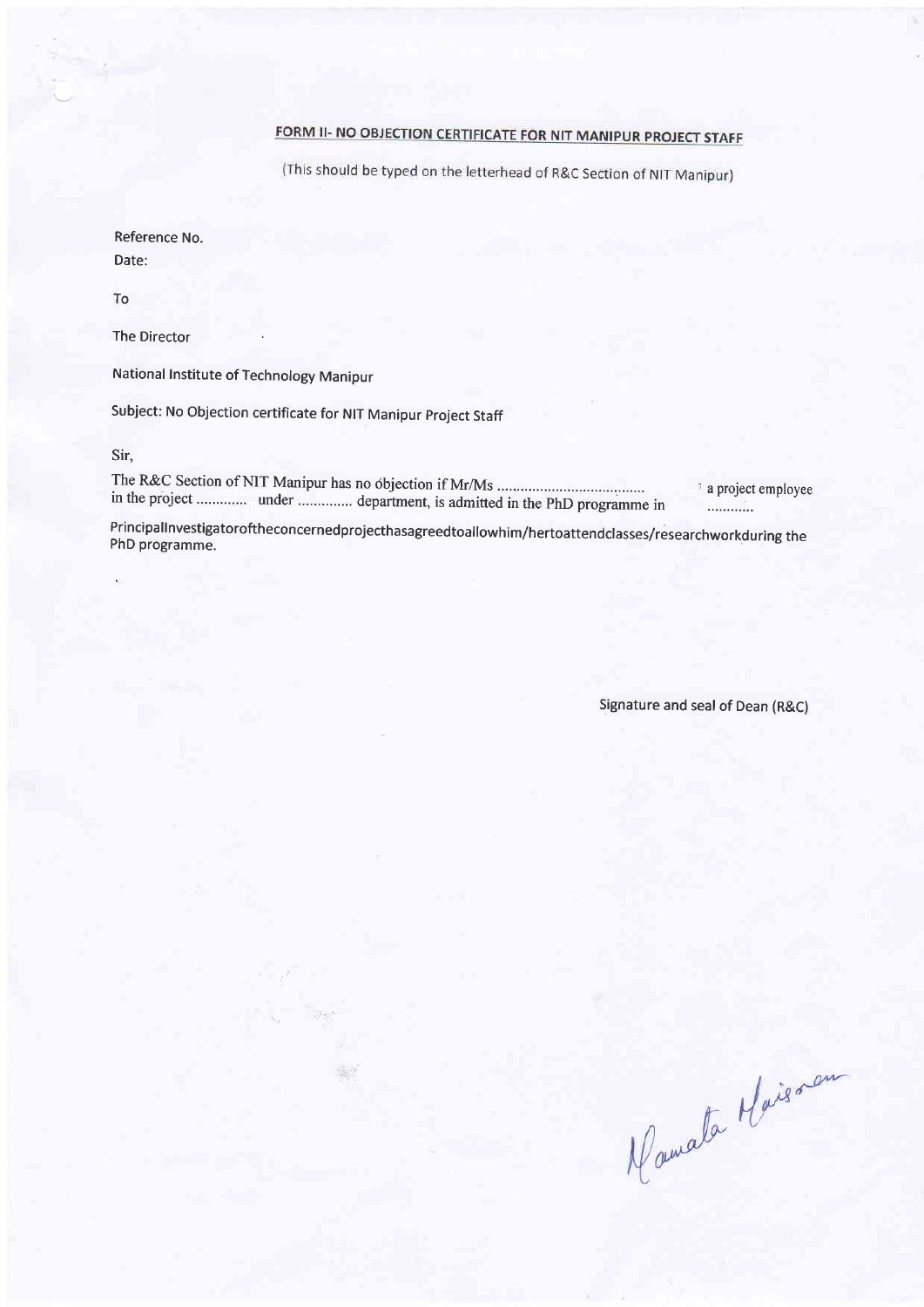# FORMM III - NO OBJECTION CERTIFICATE FOR PART TIME STUDENTS

(This should be typed on the letter head of the sponsoring organization)

Reference No. Date:

To

The Director,

National Institute of Technology Manipur

Subject: No Objection Certificate

Sir,

We have no objection if Mr/Ms ...... an employee in our organization, is admitted

to the PhD programme in................. at your lnstitute as a Part Time student.

. ':r'

It is certified that he/she has completed -- years of service in our organization/institute as a regular employee.

We shall grant him/her leave of absence to attend classes/ research works at NIT Manipur during PhD programme.

Signature and Seal of the Sponsoring Authority

Mamala Haisran